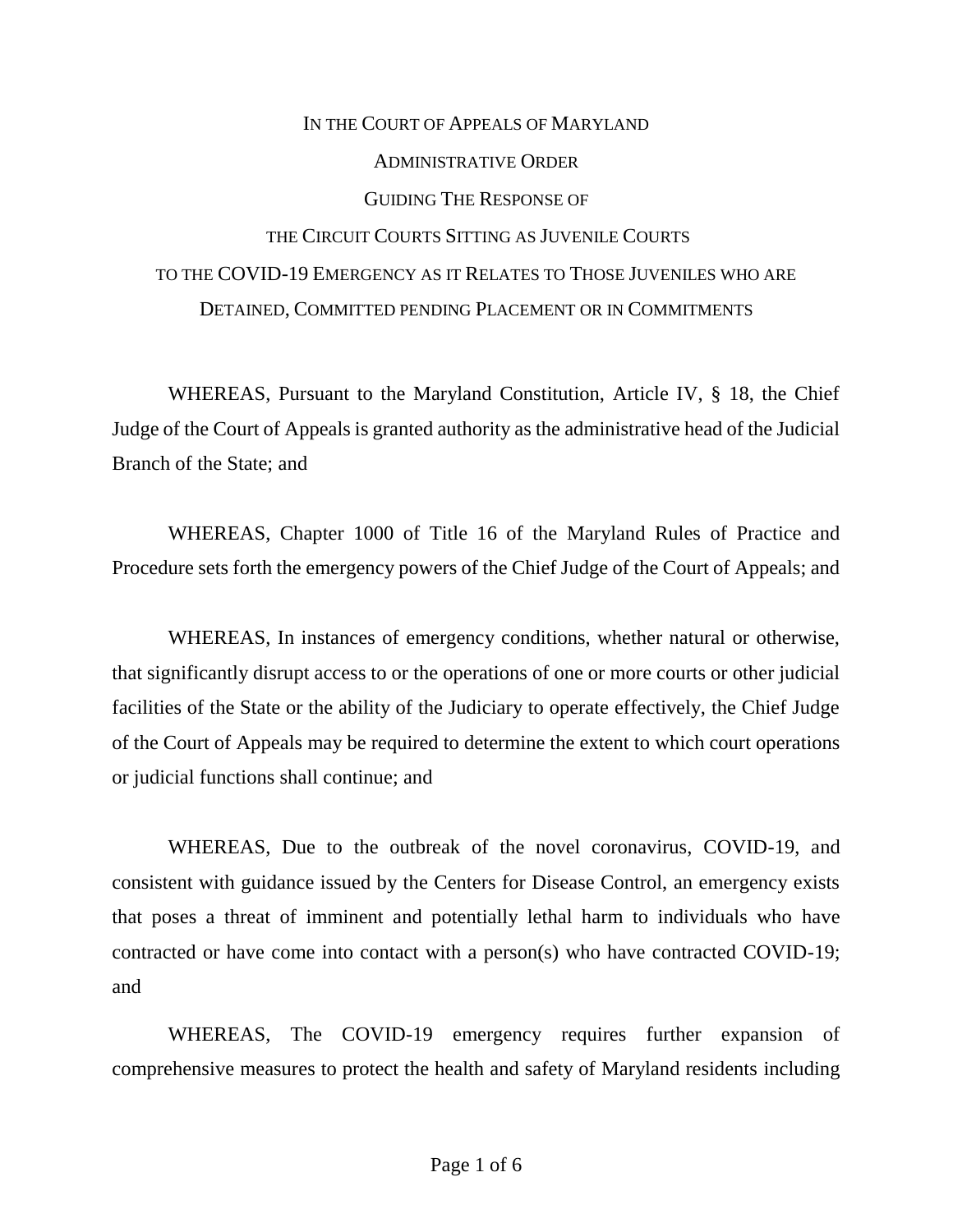those juveniles detained, committed pending placement, or committed under the laws of Maryland; and

WHEREAS, COVID-19 poses a risk of transmittal to juvenile respondents residing, staff working, and attorneys visiting clients in Maryland juvenile detention and treatment facilities; and

WHEREAS, The detained, committed pending placement, and committed juvenile populations of Maryland include individuals who, because of underlying medical conditions, are at a heightened risk of severe or fatal outcomes if they contract COVID-19; and

WHEREAS, The Maryland Department of Juvenile Services has confirmed the existence of COVID-19 in Maryland detention and treatment facilities for juveniles; and

WHEREAS, Pursuant to Maryland Rule 11-116, a juvenile court, acting under its own motion, may modify or vacate a prior order of the court where it is in the best interest of the child or the public; and,

WHEREAS, The judges of Maryland's juvenile courts must take into account the unique considerations of the case of each individual before them in considering issues of detention, commitment, and release during the COVID-19 emergency;

WHEREAS, A significant effort is already being undertaken in many jurisdictions to address the circumstances of juveniles detained and committed to placements, the need nevertheless exists to ensure that such efforts continue to be made statewide by the juvenile courts,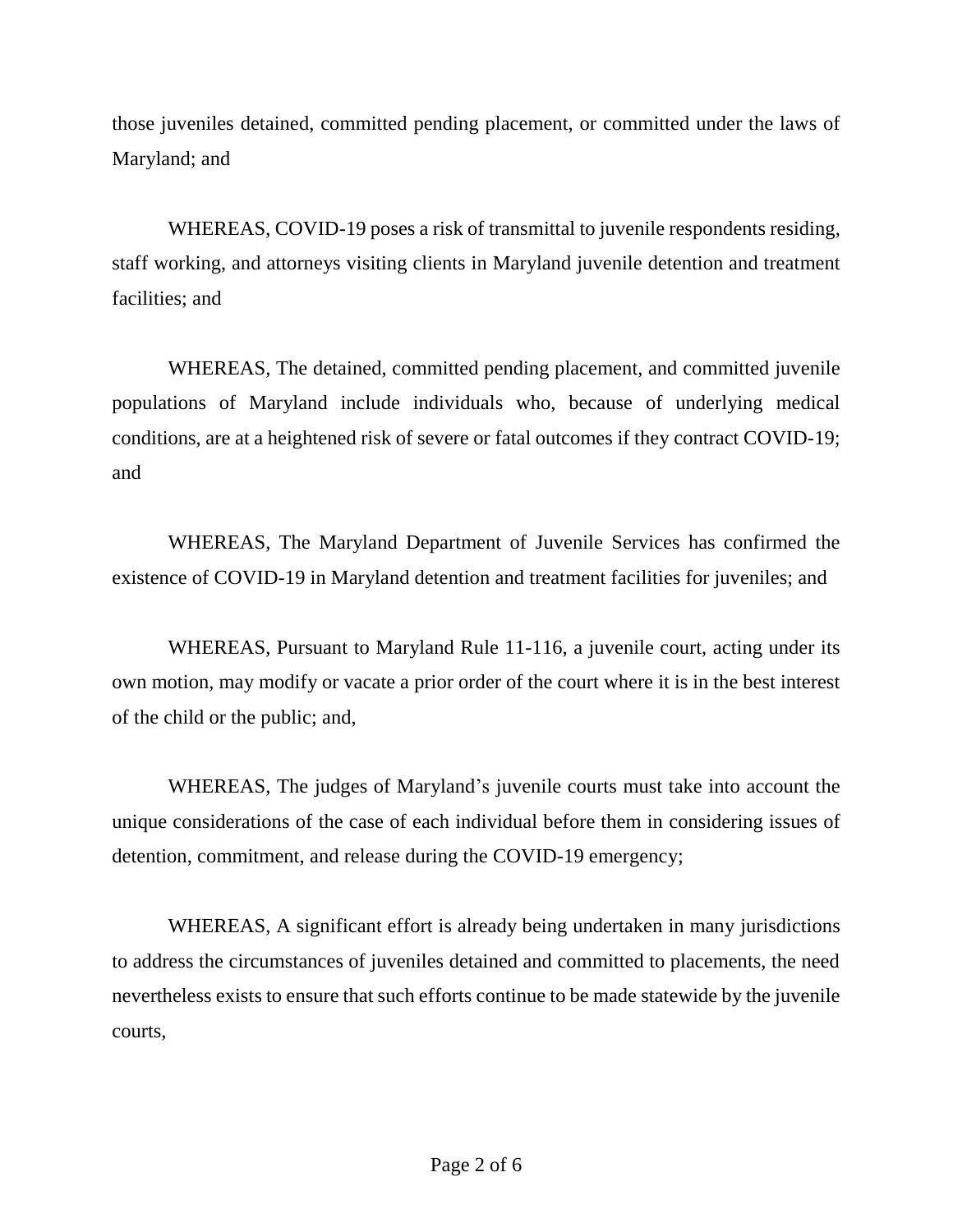NOW, THEREFORE, I, Mary Ellen Barbera, Chief Judge of the Court of Appeals and administrative head of the Judicial Branch, pursuant to the authority conferred by Article IV,  $\S$  18 of the Maryland Constitution, do hereby order this 13<sup>th</sup> day of April 2020, and effective immediately, as follows:

(a) Administrative Judges of the Circuit Courts or their designees are encouraged to communicate with juvenile justice system stakeholders to identify detained and committed juveniles for potential release in order to protect the health of at-risk juveniles during the COVID-19 pandemic crisis with careful regard for the safety of victims and communities in general; with respect for the statutory rights of victims; and with due consideration given to public health concerns related to juvenile respondents who may have contracted COVID-19; and

(b) Judges responsible for handling juvenile matters are encouraged, consistent with sections (c) and (d), to limit detention or commitment, unless necessary to protect the safety of that juvenile respondent or the safety of others, in or to Maryland juvenile detention and treatment facilities; and

(c) Judges responsible for handling juvenile matters shall, in addition to considering the statutorily required considerations set forth in Maryland Code, Courts and Judicial Proceedings Article §§ 3-8A-15 and 3-8A-19, relating to the detention or release of juveniles, consider:

(1) whether the juvenile suffers from a pre-existing condition that renders him or her more vulnerable to COVID-19; and

(2) whether the juvenile displays COVID-19 symptoms or tests positive for COVID-19 and whether the facility in which the juvenile is committed or detained is able to address related medical issues or needs; and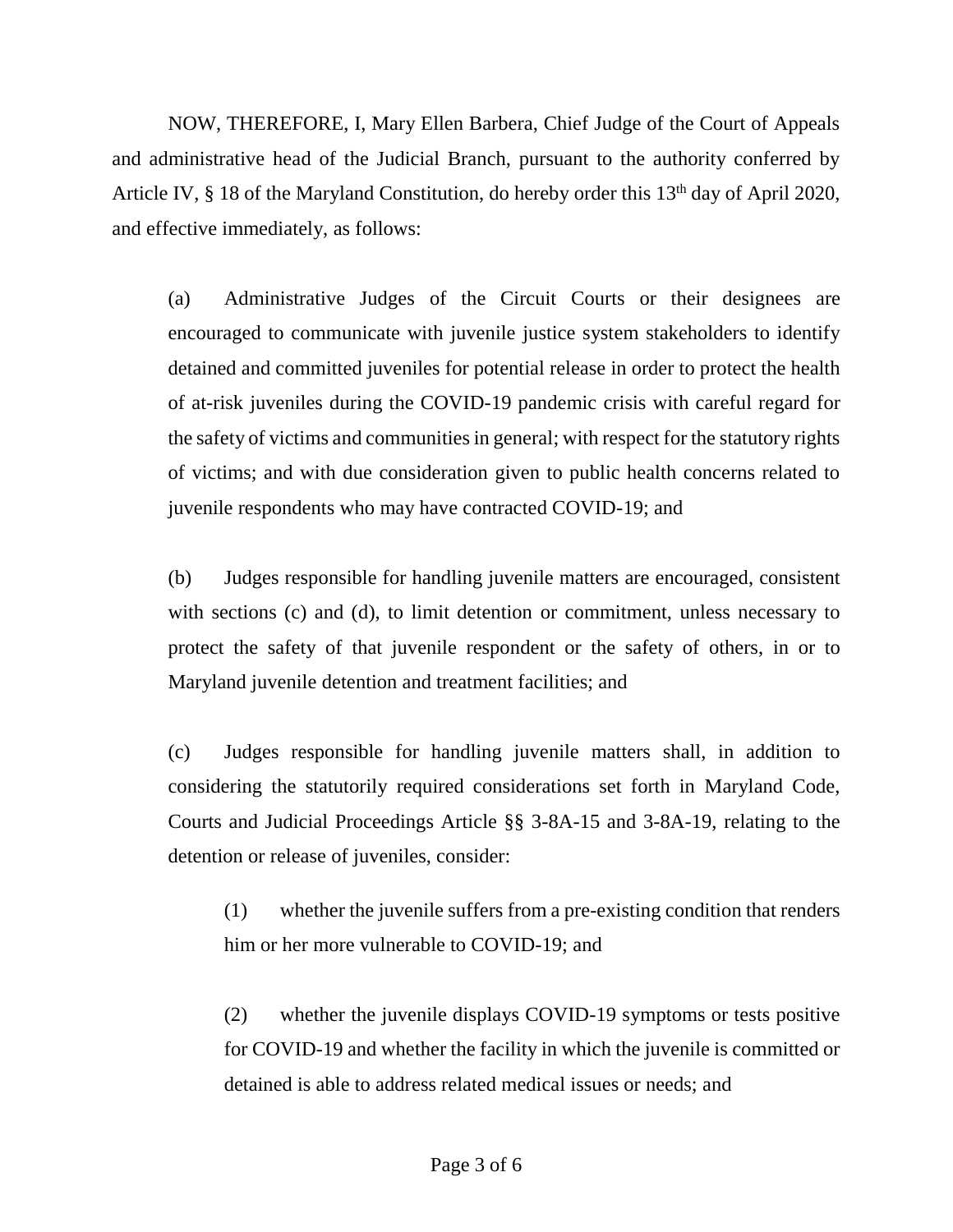(3) whether the juvenile was committed to a facility for a treatment or education program that has now been suspended; and

(4) whether the purpose of the commitment can be achieved under current circumstances; and

(5) whether the Department of Juvenile Services has notified the court of a viable alternative plan for detention or commitment; and

(6) whether the juvenile has family or a placement resource available to meet basic food, housing, and health needs, including any period of quarantine that may be required; and

(7) whether release poses a risk to safety to the juvenile or another, and the extent to which any such risk can be mitigated in the community with conditions or supervision, or with placement in an alternative setting during the COVID-19 emergency; and

(8) whether the risk to the safety of the juvenile or others as mitigated in the community with conditions or supervision or placement in an alternative setting during the COVID-19 emergency outweighs the risk of harm that continued detention of the juvenile poses to the juvenile, to other detained individuals, to staff, and to the community; and

(9) whether release of the detained or committed juvenile during the COVID-19 emergency is in the interest of justice; and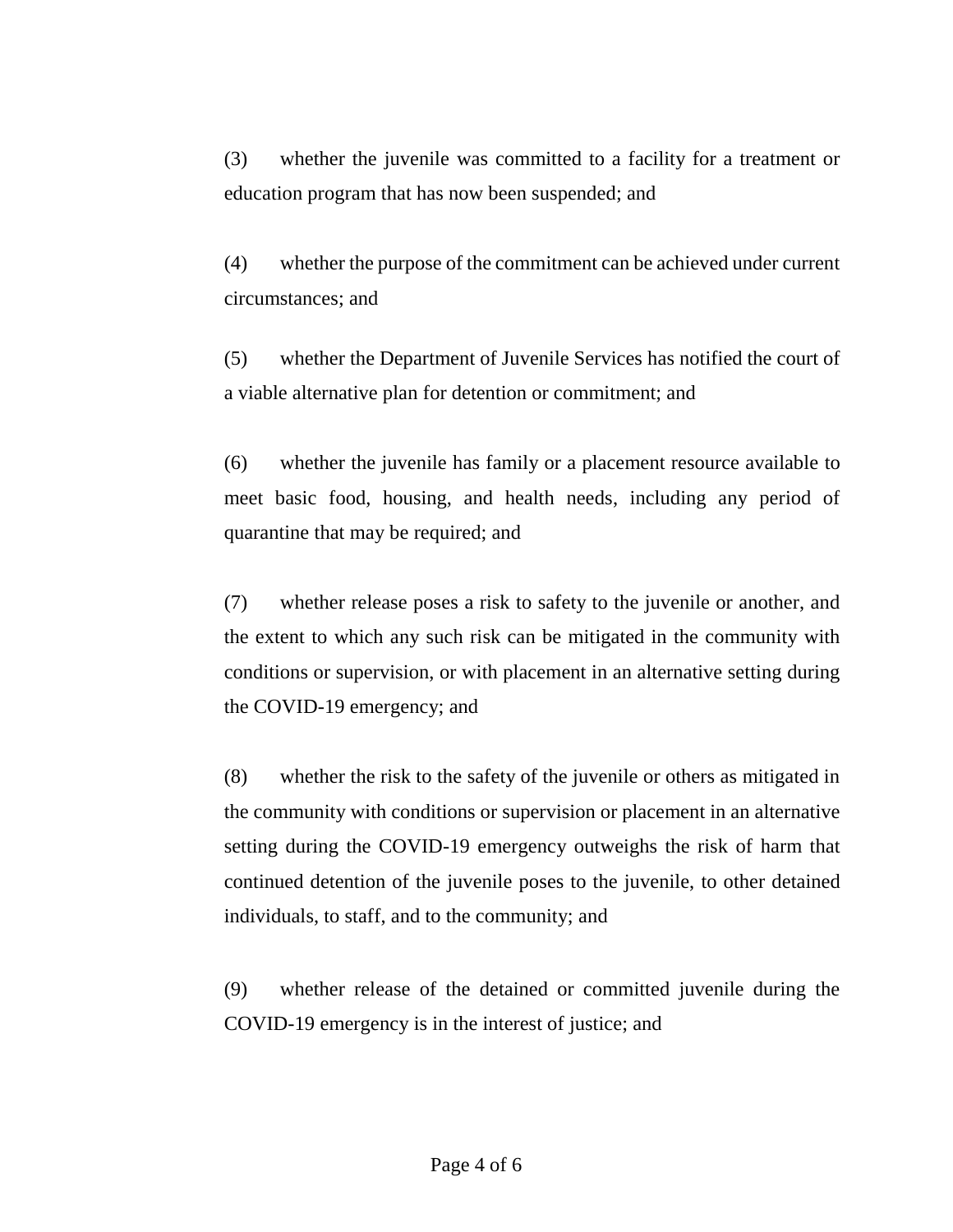(d) Judges responsible for hearing juvenile matters shall, prior to ordering a juvenile to be detained during the COVID-19 emergency, take the following into consideration, in addition to the factors in (c), and make findings on the record:

(1) whether detention poses serious health risks to the juvenile, other detained individuals, staff, or the community; and

(2) whether any condition of release, including supervision, can mitigate that risk of physical harm to self or others such that the juvenile can be released safely into the community; and

(3) any additional circumstances specific to the juvenile that are warranted in the interest of justice; and

(e) To the extent that a juvenile remains detained, either pending adjudication or pending placement, a review hearing that is consistent with the requirements of Maryland Code, Courts and Judicial Proceedings Article § 3-8A-15 shall be conducted no less often than every 14 days during the pendency of the COVID-19 emergency with findings made on the record as to whether continued detention is appropriate or warranted; and

(f) Judges hearing juvenile matters are to act expeditiously to issue a ruling or schedule a remote hearing on a request by the Department of Juvenile Services or counsel for the juvenile or on the Court's own initiative pursuant to Maryland Rule 11-116 to modify or rescind detention or a commitment in light of considerations related to COVID-19 stated above; and